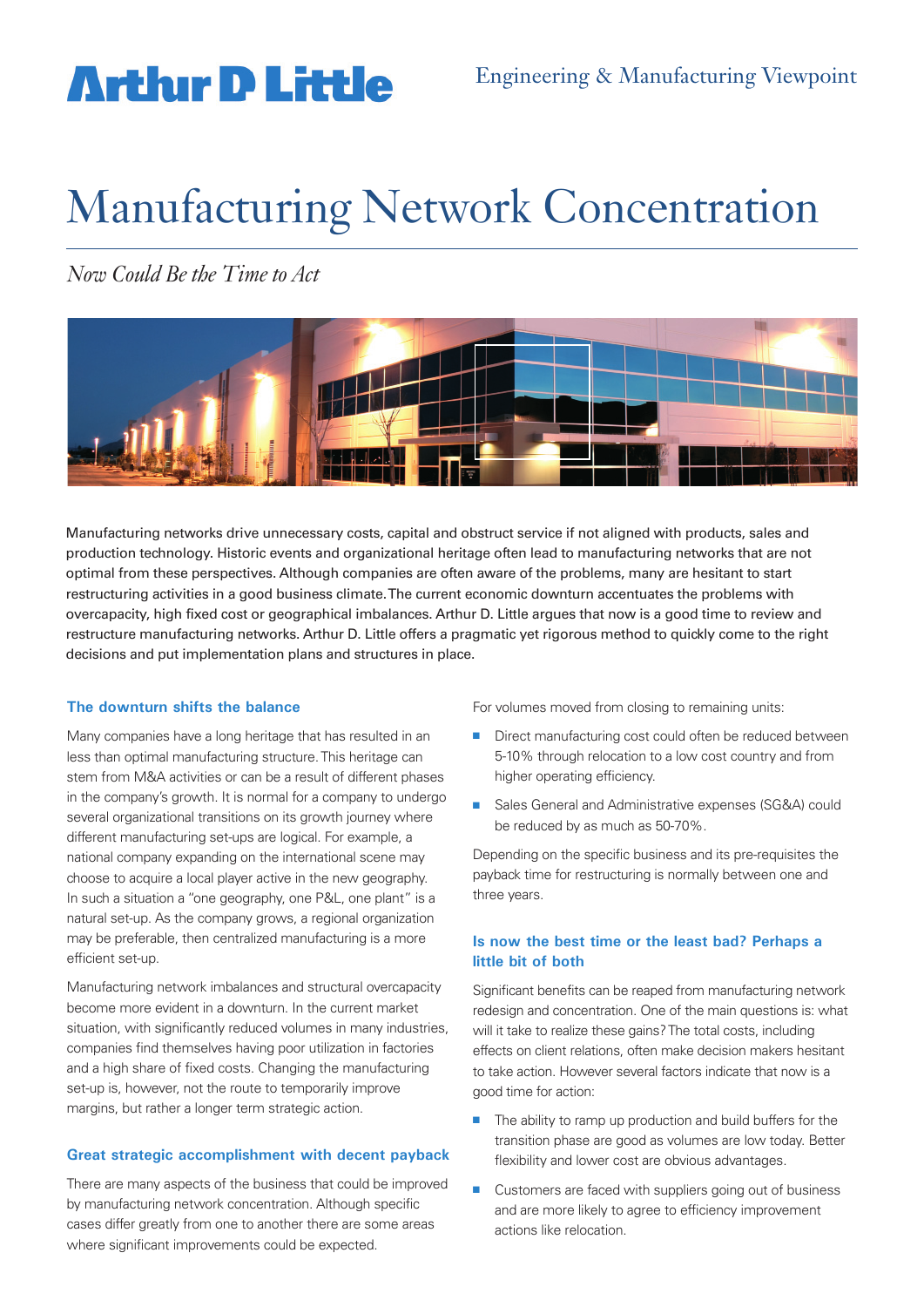- $\blacksquare$  The general labor market is weak and personnel are likely to be more flexible and loyal to the company.
- There is limited risk for extensive "bad press" as the media landscape is full of similar news.

On the other side of the coin is the problem of financing the major investment in troubled economic times.

### A confident approach ensures a holistic perspective

Approaching the issue of manufacturing network concentration and a possible close down is sensitive and needs to be treated with great respect. What is obvious from one perspective could be challenged from another. In many cases management has a good idea of what direction to strive for and which units to question, but lacks detailed decision material.

Over the years, Arthur D. Little has gained vast experience of how to approach these issues. The approach often used (see figure 1) gives a holistic perspective. Throughout the process one of the key challenges is to link the technical and logistical considerations with the strategic and financial ambitions and constraints outlined by the company or the market. Failing to do so could lead to poor liquidity and poor decisions. Central is that all stakeholders are identified and handled throughout the process.

### **A proper fact base ensures coverage of all key aspects**

Arthur D. Little's experience is that time and quality is improved if the starting point is to develop a comprehensive fact base. At this stage, only the boundaries should be decided and many options should be open.

In many cases the trigger for action is weakening sales volumes in the short term. However, as a restructuring decision is long term, **sales scenarios (2)** must be developed over at least five years. This can be a major undertaking as sales forecasts with enough detail are seldom present for horizons over 12 months.

Of obvious importance is to understand the **current plant structure (3)**. To get a firm basis for decision one must analyze operational data in the current structure on a highly detailed level. Mapping the operation on an article level, operation by operation gives the required level of detail.

**Technological trends (4)** could play a significant role. Companies need to identify which operations and technologies are promising for the future. If these are already present in the company they should be retained. If not, companies need to consider investing in new technology instead of moving what is available in closing plants.



Understanding and correctly interpreting the **regulatory requirements (5)**, which often differ greatly from country to country, is also crucial as they can have a large impact on the business case. For example, HR related regulations are one of the elements which could restrict the redesign and influence the practicalities of handling staff in closing plants. Other relevant areas are, for example, contract terminations and environmental responsibilities which, if not identified and handled in a correct manner, could cause unpleasant and costly surprises during implementation.

### **Making the hard decision easy**

Although many options may be on the table at first, a thorough analysis will highlight the most viable ones (see figure 2). Screening criteria are often project specific but also include a set of general criteria. Based on the available options a financial and practical evaluation is carried out in order to identify the best alternative.

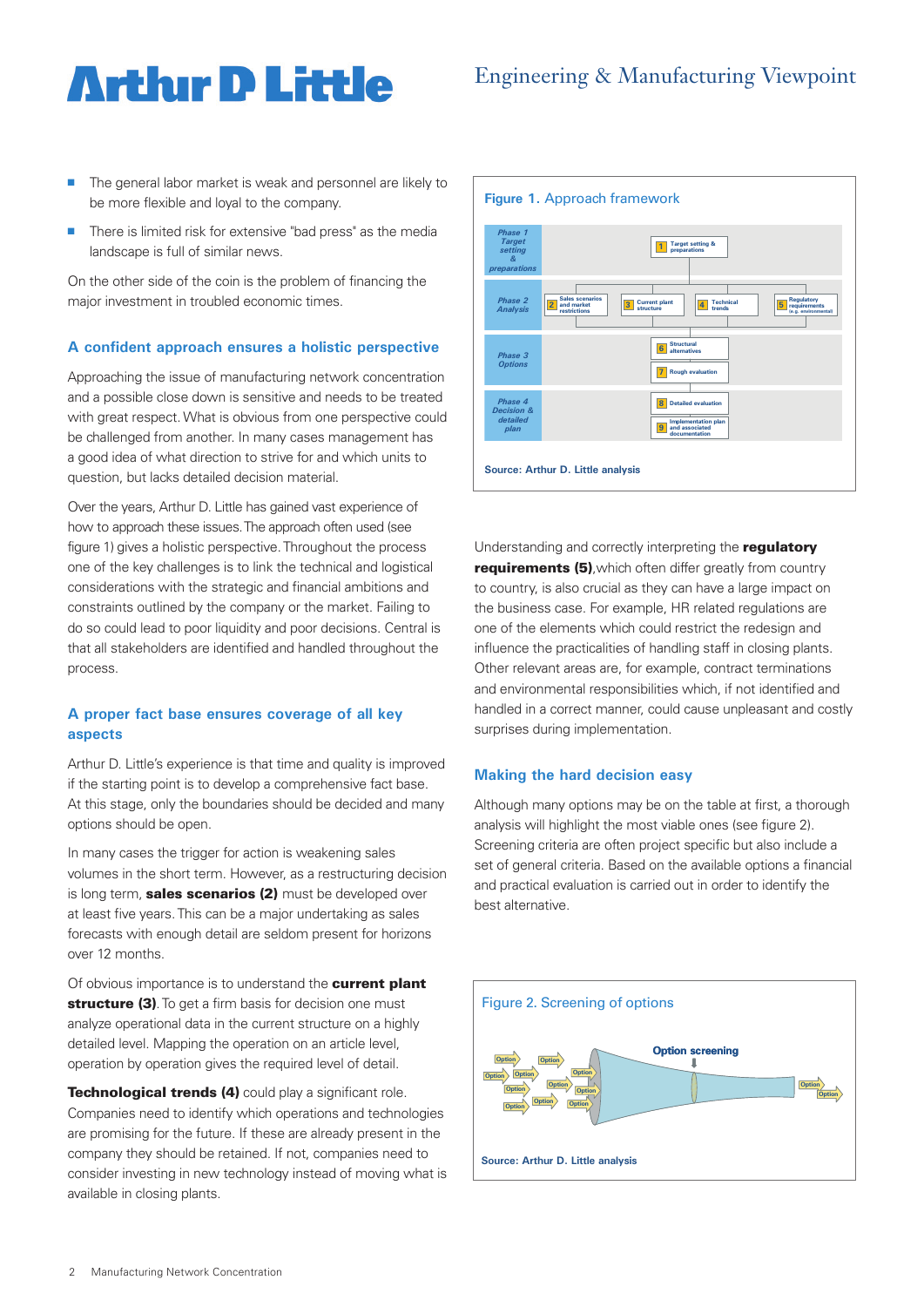### Engineering & Manufacturing Viewpoint

#### **Case study – Contract manufacturer**

The example below shows the business case for a contract manufacturer closing down a medium sized factory in Western Europe and concentrating production on two other factories, one in a low cost country and the other in the same region as the plant to be closed. The company's heritage put it in an unfavorable position, which the current downturn accentuated. The case study illustrates a typical example of network concentration and its financial effects across major cost elements.



-100%